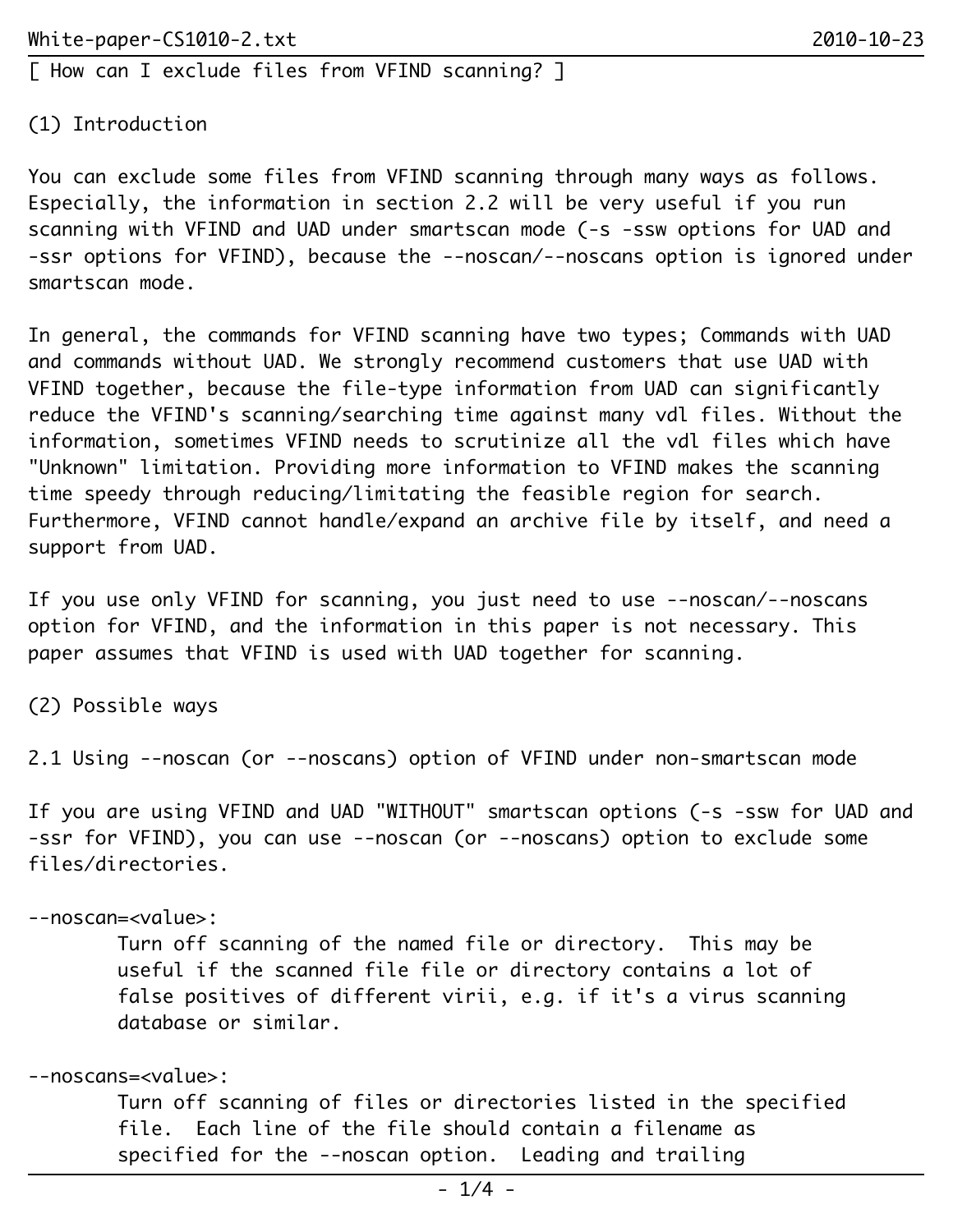whitespace is ignored, as are empty lines, and comment lines beginning with '#'.

Therefore, the typical command for VFIND scanning without smartscan options will be following form. # find /..path../ -type f -print | \${BIN\_DIR}vfind --noscans=file --uad="..uad-options..."

In this case, the --uad=".." option (in VFIND) is mainly useful for multithreaded vfind-mt which will run a separate UAD process for each thread, and the file names from standard input will be distributed among the threads running in parallel.

2.2 Using supplementary script(s) under smartscan mode

If you are using VFIND and UAD "WITH" smartscan options (-s -ssw for UAD and -ssr for VFIND), the --noscan/--noscans option in VFIND is IGNORED under smartscan mode.

In this case, you need to use one of two supplementary scripts to exclude files under smartscan mode as follows. One supplementary script is bash and the other one is perl script.

Although the results are same from the two scripts, the "usuage" for them is a little bit different, and followings are the inforamtion.

The new scripts will be included in VSTK (/opt/vstk/bin) from VSTK-178, and assumes that the "/opt/vstk/bin" was assigned to "BIN\_DIR" variable to explain the usage here.

2.2.1 Script #1 (noscans.sh)

This script can be used to filter/exclude some files from find command (pipe). The files which is excluded from the scanning should be listed in one file (e.g. noscans.txt) and the file name (e.g. noscans.txt) needs to be provided as a 2nd argument of this script when it starts. The format of the file (e.g. noscans.txt) is that one file-name per one line.

Usage: The "find" command part in your original script can be replaced with this script. For example, if your original script is find /path/ additional-find-options |...| uad -s -ssw | vfind -ssr --noscans=file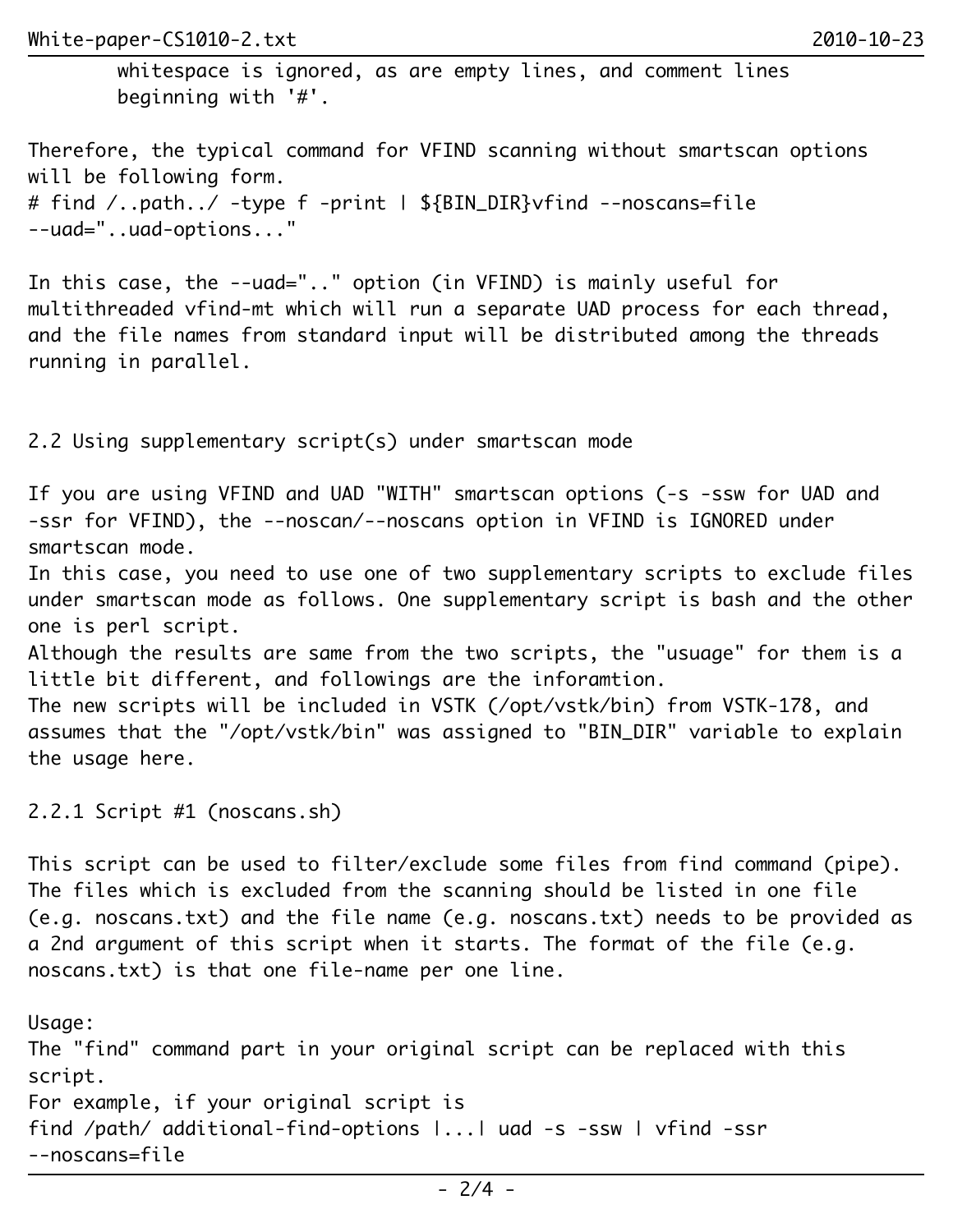It needs to be changes as follows \${BIN\_DIR}noscan.sh /path/ file |...| uad -s -ssw | vfind -ssr Note: This script uses only "-type f -print" as the addtional option for "find" command by default. If you need to add/modify the "find" options, please modify the "ADDITIONAL\_FIND\_OPTS" variable in the script. 2.2.2 Script #2 (excluder.pl) For use in a pipeline to exclude certain files. Usage: The file "exclude-list.txt" defines the paths of the items to be excluded For example, if your original script is find /path/ additional-find-options |...| uad -s -ssw | vfind -ssr --noscans=file It needs to be change as follows find /path/ additional-find-options | \${BIN\_DIR}excluder.pl |...| uad -s -ssw | vfind -ssr and it will prevent vfind/vfind-mt from scanning the files in the "exclude-list.txt" file Note: Unlike noscans.sh in 2.2.1, the file name (exclude-list.txt) to include the exclude-file-list is not a parameter from user. The name is fixed and it needs to be located in the current directory. Unlike noscans.sh in 2.2.1, this script does not cover "find" command, and you need to type in all the find and its options as before.

2.3 Other possible ways

If the number of files to be excluded from the scanning is very small, you can get the same effect by directly handling UNIX/Linux command without using above approaches in 2.1 and/or 2.2.